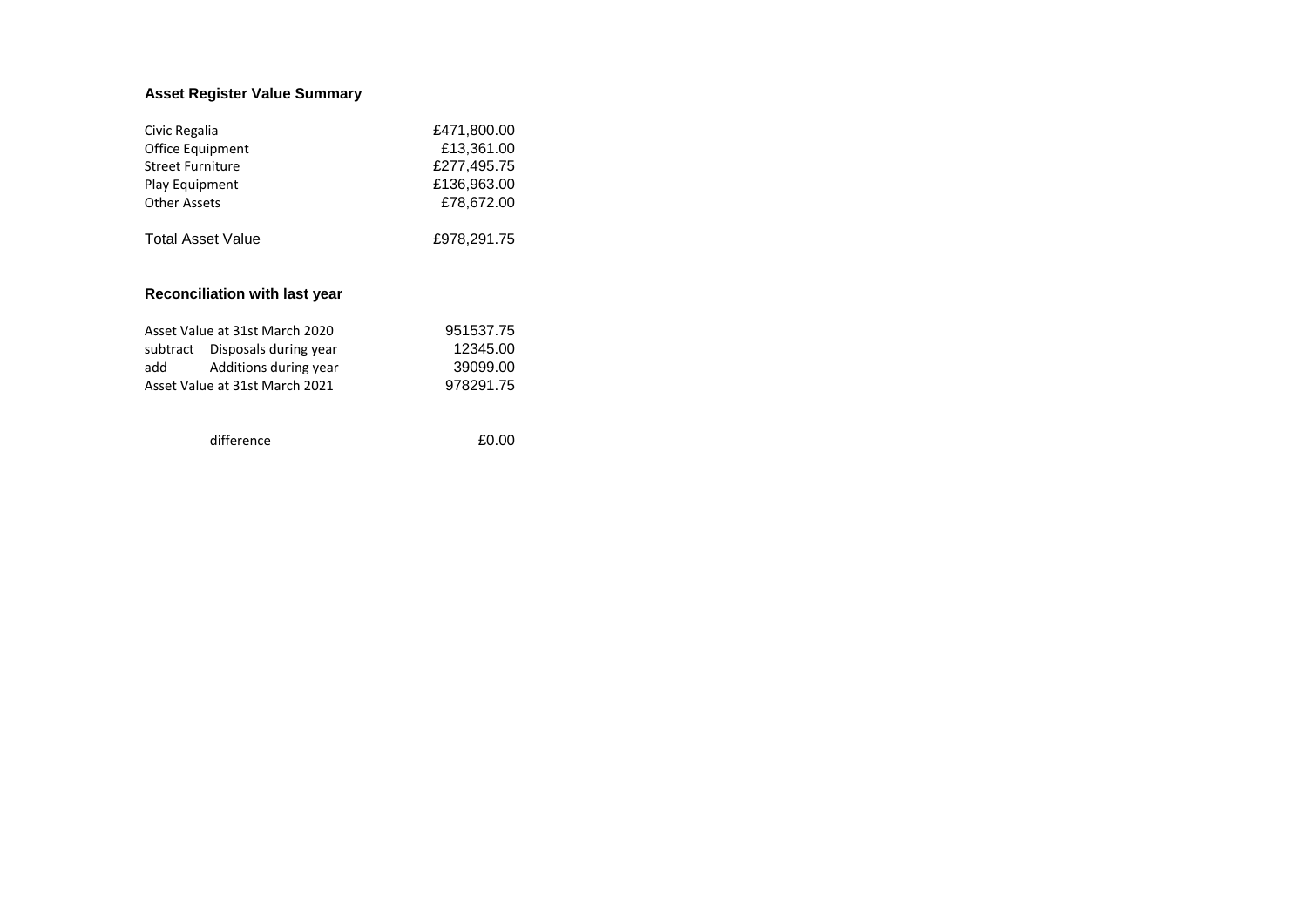## Civic Regalia

| <b>Number</b>  | <b>Description</b>                                                                                                     | Value                  | Location                             | <b>Acquired</b>          | <b>Source</b>              | Replacement<br>Value   |
|----------------|------------------------------------------------------------------------------------------------------------------------|------------------------|--------------------------------------|--------------------------|----------------------------|------------------------|
| <b>BTC-001</b> | Mayors Gold Chain I                                                                                                    | £61,750.00             | <b>Town Hall</b>                     | April 2009               | Transferred                | £61,750.00             |
| <b>BTC-002</b> | Mayors Gold Chain II                                                                                                   | £64,000.00             | <b>Town Hall</b>                     | April 2009               | Transferred                | £64,000.00             |
| <b>BTC-003</b> | Mayors Gilt & Enamel Medallion & Collar                                                                                | £9,735.00              | <b>Town Hall</b>                     | April 2009               | Transferred                | £9,735.00              |
| <b>BTC-004</b> | Mayoress Pendant [Medallion] & Chain                                                                                   | £9,000.00              | <b>Town Hall</b>                     | April 2009               | Transferred                | £9,000.00              |
| <b>BTC-005</b> | <b>Sheriffs Gold Chain</b>                                                                                             | £143,000.00            | <b>Town Hall</b>                     | April 2009               | Transferred                | £143,000.00            |
| <b>BTC-006</b> | <b>Sheriffs Pendent [Medallion]</b>                                                                                    | £6,100.00              | <b>Town Hall</b>                     | April 2009               | Transferred                | £6,100.00              |
| <b>BTC-007</b> | <b>Sheriff's Staff Silver Mounting</b>                                                                                 | £1,200.00              | <b>Town Hall</b>                     | April 2009               | Transferred                | £1,200.00              |
| <b>BTC-009</b> | Sheriffs Lady Pendant [Medallion]                                                                                      | £3,305.00              | <b>Town Hall</b>                     | January 2016             | Fritorrini Ltd             | £3,305.00              |
| <b>BTC-010</b> | Sheriffs Lady Chain of Office                                                                                          | £3,775.00              | <b>Town Hall</b>                     | April 2009               | Transferred                | £3,775.00              |
| <b>BTC-011</b> | Deputy Mayors Pendant                                                                                                  | £500.00                | <b>Town Hall</b>                     | April 2009               | Transferred                | £500.00                |
| <b>BTC-012</b> | <b>Mayors Consort Medallion</b>                                                                                        | £1,000.00              | <b>Town Hall</b>                     | April 2009               | Transferred                | £1,000.00              |
| <b>BTC-013</b> | Mayors Robe                                                                                                            | £7,000.00              | <b>Town Hall</b>                     | April 2009               | Transferred                | £7,000.00              |
| BTC-014        | <b>Sheriffs Robe</b>                                                                                                   | £2,000.00              | <b>Town Hall</b>                     | April 2009               | Transferred                | £2,000.00              |
|                | BTC-015 Town Clerk Robe                                                                                                | £4,000.00              | <b>Town Hall</b>                     | April 2009               | Transferred                | £4,000.00              |
|                | BTC-016 Corporation Mace [sceptre]                                                                                     | £95,000.00             | <b>Town Hall</b>                     | April 2009               | Transferred                | £95,000.00             |
|                | BTC-018 Corporation Freeman Chair of Trustees Pendant                                                                  | £5,100.00              | <b>Town Hall</b>                     | April 2009               | Transferred                | £5,100.00              |
|                | BTC-019 Silver Enamel Pendant                                                                                          | £4,000.00              | <b>Town Hall</b>                     | April 2009               | Transferred                | £4,000.00              |
|                | Silver Tray (presented by Freemasons of<br>BTC-021 Northumberland)<br>Silver tray (circular, Northumberland Army Cadet | £9,000.00              | <b>Town Hall</b>                     | April 2009               | Transferred                | £9,000.00              |
|                | BTC-022 Force Centenary Glendale Force)                                                                                | £1,000.00              | <b>Town Hall</b>                     | April 2009               | Transferred                | £1,000.00              |
|                | Silver tray (circular, Northumberland Army Cadet<br>BTC-023 Force Centenary Berwick Force)                             | £1,000.00              | <b>Town Hall</b>                     | April 2009               | Transferred                | £1,000.00              |
|                | BTC-024 Silver Tray (circular, Times Conservation)                                                                     | £1,000.00              | <b>Town Hall</b>                     | April 2009               | Transferred                | £1,000.00              |
|                | BTC-025 Silver Tray (rectangular, A Darling)                                                                           | £9,000.00              | <b>Town Hall</b>                     | April 2009               | Transferred                | £9,000.00              |
|                | BTC-027 Berwick Amateur Swimming Club Cup [Silver 1912]<br>BTC-028 Silver Cup [lidded, 1947]                           | £2,500.00<br>£3,900.00 | <b>Town Hall</b><br><b>Town Hall</b> | April 2009<br>April 2009 | Transferred<br>Transferred | £2,500.00<br>£3,900.00 |
|                | BTC-029 2 x Silver Ashtrays marked J.I.M.S 64/65                                                                       | £800.00                | <b>Town Hall</b>                     | April 2009               | Transferred                | £800.00                |
|                | BTC-030 Silver Ashtray (Lt Col Collingwood)                                                                            | £1,500.00              | <b>Town Hall</b>                     | April 2009               | Transferred                | £1,500.00              |
|                | BTC-031 Silver Cigarette Box (A Darling)                                                                               | £1,500.00              | <b>Town Hall</b>                     | April 2009               | Transferred                | £1,500.00              |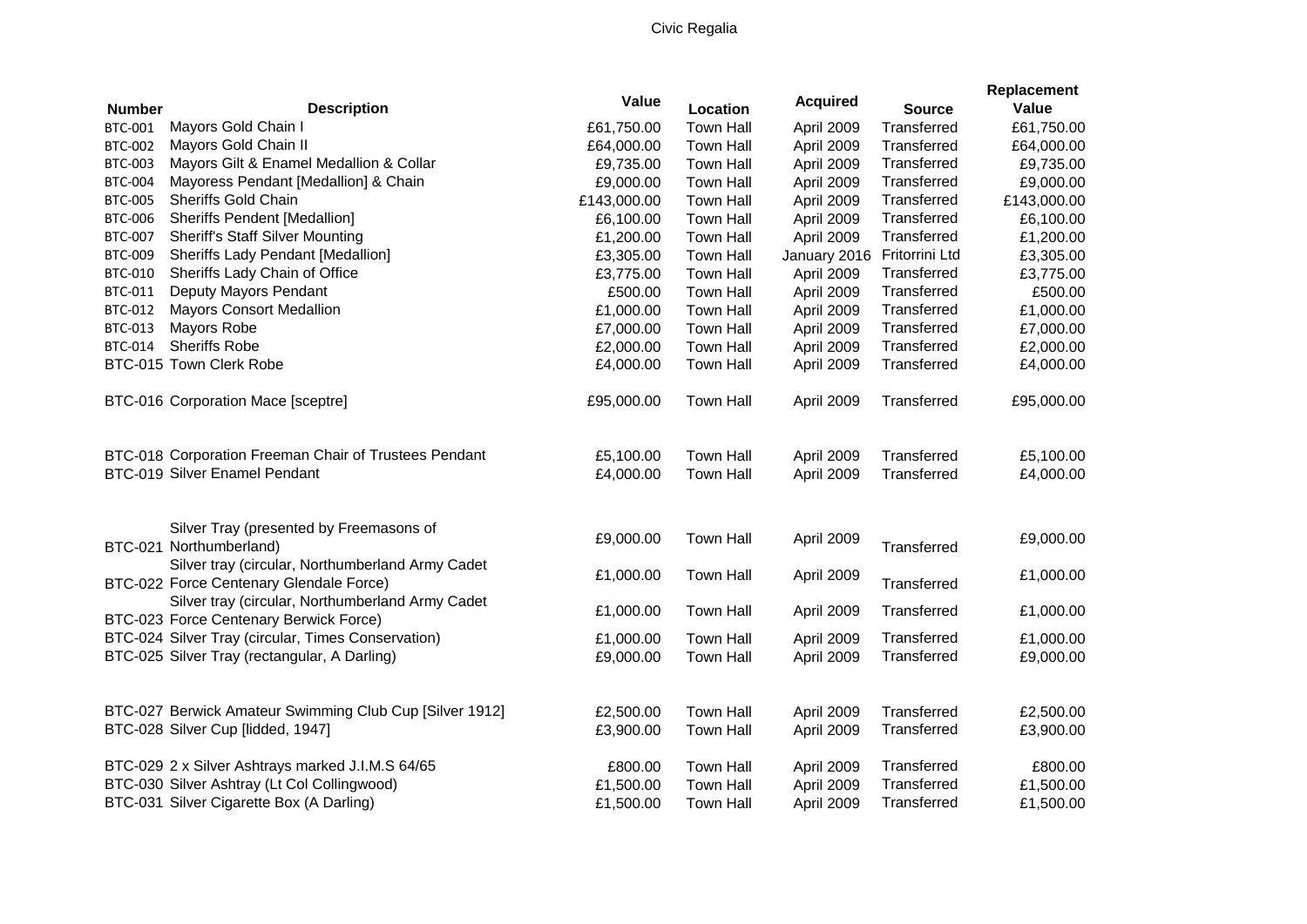## Civic Regalia

| BTC-032 Silver Tea Set                                                      | £6,000.00   | <b>Town Hall</b> | April 2009    | Transferred | £6,000.00 |
|-----------------------------------------------------------------------------|-------------|------------------|---------------|-------------|-----------|
| BTC-033 Silver candlestick                                                  | £1,200.00   | <b>Town Hall</b> | April 2009    | Transferred | £1,200.00 |
| BTC-034 Punch Bowl [silver plated, Sidey 1980/1]                            | £800.00     | <b>Town Hall</b> | April 2009    | Transferred | £800.00   |
| BTC-035 Punch Bowl Spoon [silver plated, Easton 1985]                       | £200.00     | <b>Town Hall</b> | April 2009    | Transferred | £200.00   |
| BTC-036 Carriage Clock [plated, presented 1980/1]                           | £100.00     | <b>Town Hall</b> | April 2009    | Transferred | £100.00   |
| BTC-037 Silver plated pen & ink stand                                       | £400.00     | <b>Town Hall</b> | April 2009    | Transferred | £400.00   |
| BTC-038 Silver plated Ice Bucket [McClymont 1988]                           | £400.00     | <b>Town Hall</b> | April 2009    | Transferred | £400.00   |
| BTC-039 Small silver plated Vases x2                                        | £200.00     | <b>Town Hall</b> | April 2009    | Transferred | £200.00   |
| BTC-041 Silver plated tray [Pennsylvania 1961]                              | £100.00     | <b>Town Hall</b> | April 2009    | Transferred | £100.00   |
| BTC-042 Silver plated tray [Pennsylvania 1971]                              | £100.00     | <b>Town Hall</b> | April 2009    | Transferred | £100.00   |
| BTC-043 Silver plated tray [Pennsylvania 1990]                              | £100.00     | <b>Town Hall</b> | April 2009    | Transferred | £100.00   |
| BTC-044 Silver plated double sided snuff box [Lockie]                       | £100.00     | <b>Town Hall</b> | April 2009    | Transferred | £100.00   |
| BTC-045 Silver plated Cake Basket [Turner]                                  | £100.00     | <b>Town Hall</b> | April 2009    | Transferred | £100.00   |
| BTC-046 Silver plated minature Samovar                                      | £100.00     | <b>Town Hall</b> | April 2009    | Transferred | £100.00   |
| BTC-048 Silver Gilt & Enamel Pendant                                        | £800.00     | <b>Town Hall</b> | April 2009    | Transferred | £800.00   |
| BTC-049 Lindisfarne Silver Bowl                                             | £2,500.00   | <b>Town Hall</b> | April 2009    | Transferred | £2,500.00 |
|                                                                             |             |                  |               |             |           |
| BTC-052 Pottery Jug [Tower Pottery2010]                                     | £700.00     | <b>Town Hall</b> | April 2009    | Transferred | £700.00   |
| BTC-053 Oak Writing Desk [18th C?]                                          | £2,500.00   | <b>Town Hall</b> | April 2009    | Transferred | £2,500.00 |
| BTC-054 Oak Tantalus [19 C?, presented by Carmichael 1978/9                 | £1,000.00   | <b>Town Hall</b> | April 2009    | Transferred | £1,000.00 |
| Silver Mounted Bowling Ball [Bowling Club opening<br>BTC-056 memorial 1885] | £500.00     | <b>Town Hall</b> | April 2009    | Transferred | £500.00   |
| BTC-057 Ebonised Ink Stand [1888/9, Norman]                                 | £500.00     | <b>Town Hall</b> | April 2009    | Transferred | £500.00   |
| Town Clerk wig                                                              | £425.00     | <b>Town Hall</b> | November 2017 |             | £425.00   |
| <b>Town Clerk Robe</b>                                                      | £1,310.00   | <b>Town Hall</b> | November 2017 |             | £1,310.00 |
| <b>Total 01-04-19</b>                                                       | £471,800.00 |                  |               |             |           |
| 2020-21 Additions                                                           |             |                  |               |             |           |
| <b>Total Additions</b>                                                      | £0.00       |                  |               |             |           |

**Total Civic Regalia £471,800.00**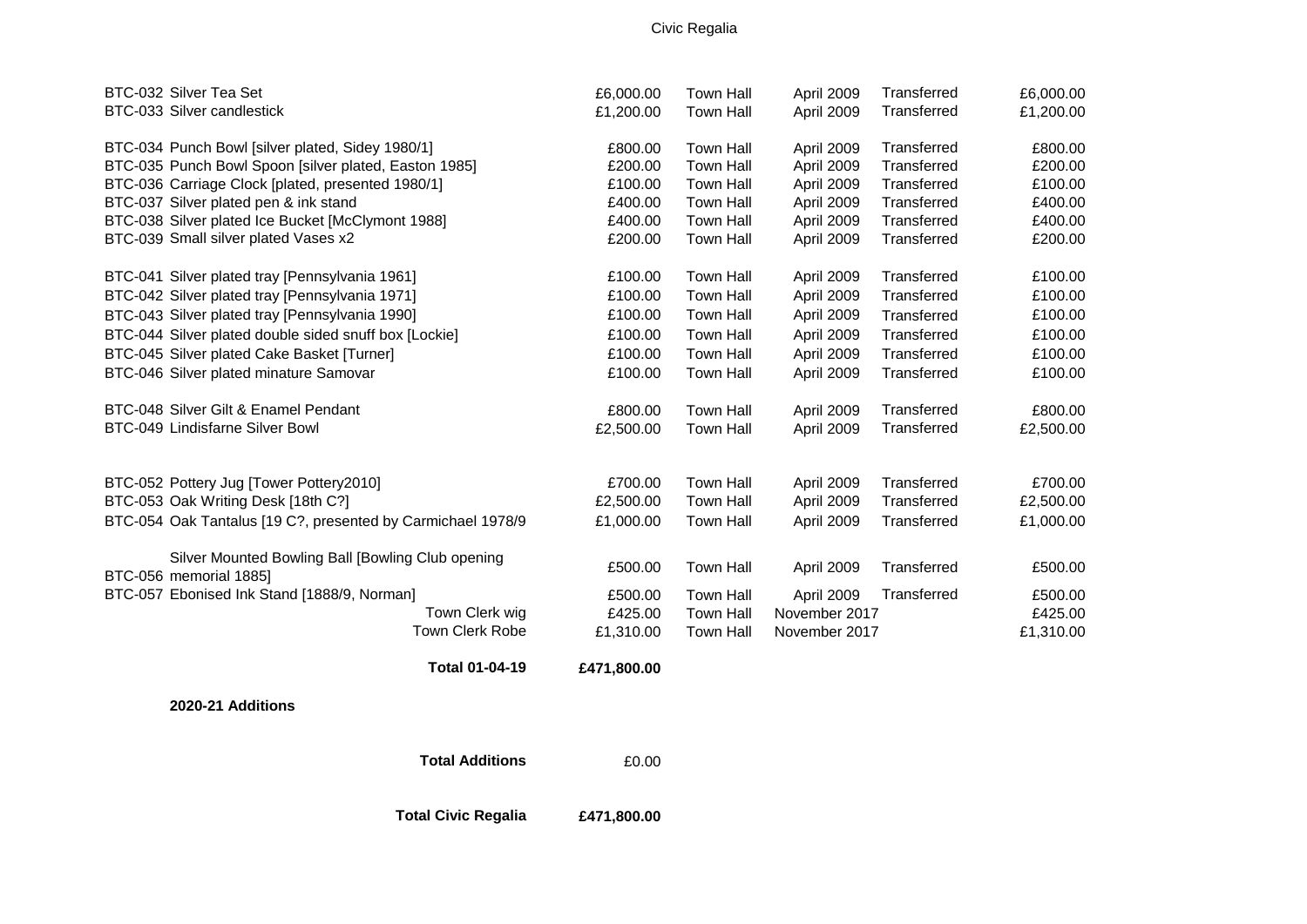#### Office Equipment

| <b>Number</b> | <b>Description</b>        | <b>Make</b>            | Value              | <b>Purchase Date</b>           | Location                      | Replacement |
|---------------|---------------------------|------------------------|--------------------|--------------------------------|-------------------------------|-------------|
|               |                           |                        |                    |                                |                               | Value       |
|               | Laptop 2                  | Lenovo                 |                    | £450.00 November 2011          | <b>Berwick Police Station</b> | £450.00     |
|               | Laptop 3                  | Lenovo                 |                    | £550.00 May 2012               | Mayor's Secretary             | £550.00     |
|               | Laptop 4                  | Sony Viao              |                    | £380.00 November 2011          | <b>Town Council Office</b>    | £380.00     |
|               | Laptop 5                  | <b>Dell Latitude</b>   |                    | £185.00 September 2017         | <b>Town Council Office</b>    | £185.00     |
|               | Laptop 6                  | <b>Dell 5000</b>       |                    | £468.00 March 2018             | <b>Town Council Office</b>    | £468.00     |
|               | Desk Top 1                | <b>HP ProDesk</b>      |                    | £352.00 July 2015              | <b>Town Council Office</b>    | £352.00     |
|               | Desk Top 2                | <b>HP ProDesk</b>      |                    | £352.00 July 2015              | <b>Town Council Office</b>    | £352.00     |
|               | Desk Top 3                | <b>HP ProDesk</b>      |                    | £352.00 July 2015              | Town Council Office           | £352.00     |
|               | Computer Monitor x3       | <b>AOC</b>             |                    | £233.00 July 2015              | <b>Town Council Office</b>    | £233.00     |
|               | Tablet [8@£85]            | Huawei Media pad       |                    | £680.00 Sep 2019               | <b>Town Council Office</b>    | £680.00     |
|               | Monior x 3                | Dahua                  |                    | £300.00 Jan 2020 [transferred] | <b>Town Council Office</b>    | £300.00     |
|               | Power stabilisation unit  | <b>APC</b>             |                    | £260.00 July 2012              | <b>Town Council Office</b>    | £260.00     |
|               | <b>Smart Switch</b>       |                        |                    | £105.00 September 2012         | <b>Town Council Office</b>    | £105.00     |
|               | Fridge                    | Electrolux             |                    | £120.00 October 2010           | <b>Town Council Office</b>    | £120.00     |
|               | <b>Berwick Picture</b>    |                        |                    | £150.00 January 2009           | <b>Town Council Office</b>    | £150.00     |
|               | Filing Cabinets 3 @149    | <b>Bisley</b>          |                    | £447.00 February 2017          | Town Council Office           | £447.00     |
|               | Fire Safe Cabinet         | Phoenix                |                    | £649.00 February 2017          | <b>Town Council Office</b>    | £649.00     |
|               | <b>Shelving Steel</b>     |                        |                    | £192.00 May 2019               | <b>Town Council Office</b>    | £192.00     |
|               | Screen                    | Euroscreen             |                    | £227.00 March 2016             | <b>Town Hall</b>              | £227.00     |
|               | Laptop Projector & Screen | Optoma                 |                    | £234.00 May 2016               | <b>Town Hall</b>              | £234.00     |
|               | Server                    | Dell Intel Xeon 4c/8t  | £2,615.00 May 2017 |                                | <b>Town Council Office</b>    | £2,615.00   |
|               | Photocopier               | <b>Xerox Versalink</b> |                    | £2,184.00 October 2017         | <b>Town Council Office</b>    | £2,184.00   |
|               | Printer <sub>4</sub>      | Brother HL-L2300D      |                    | £52.00 October 2017            | <b>Town Council Office</b>    | £52.00      |
|               | Phone x4                  | <b>NEC BE116515</b>    |                    | £340.00 January 2018           | <b>Town Council Office</b>    | £340.00     |
|               | Video Conference Camera   | Logitech BCC950        |                    | £140.00 January 2019           | <b>Town Council Office</b>    | £140.00     |
|               | Air Cooler                | Honeywell CL48PM       |                    | £205.00 July 2018              | <b>Town Council Office</b>    | £205.00     |
|               | Zoll AED defibrillator    | The Defib Pad          | £1,139.00 March 20 |                                | <b>Town Council Office</b>    | £1,139.00   |
|               | 2020-21 Additions         | <b>Total 01-04-19</b>  | £13,361.00         |                                |                               |             |
| Number        | <b>Description</b>        | <b>Make</b>            |                    | <b>Value Purchase Date</b>     | Location                      |             |
|               |                           | <b>Total Additions</b> | £0.00              |                                |                               |             |
|               |                           | <b>Total Value</b>     | £13,361.00         |                                |                               |             |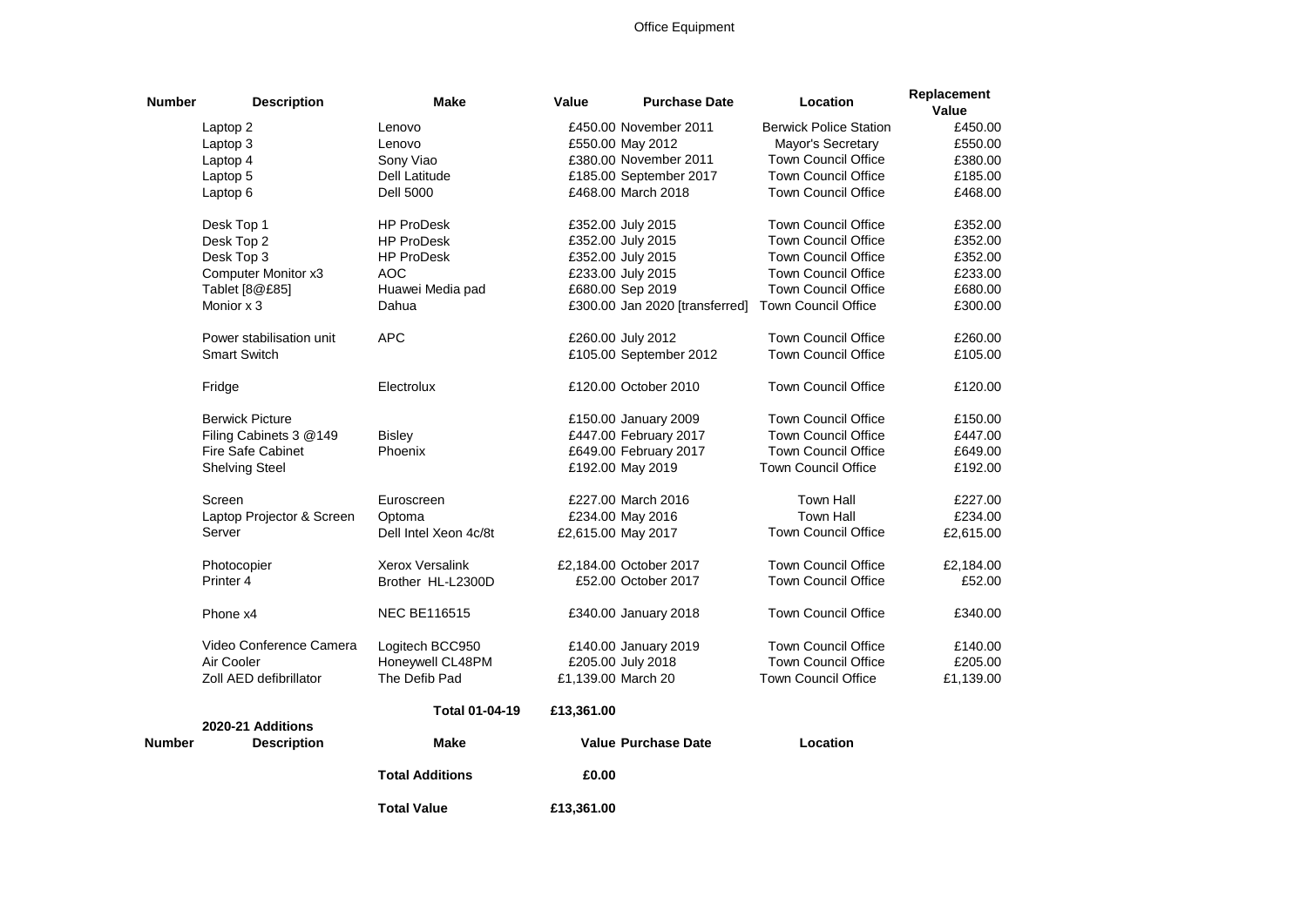### Street Furniture

| <b>Description</b>                  | <b>Make</b>                | Location              | Value     | <b>Purchase Date</b>              | Replacement<br>Value |
|-------------------------------------|----------------------------|-----------------------|-----------|-----------------------------------|----------------------|
| Heritage Bus Shelters [2 bay] x 8   | Clear Channel              | Various               |           | £25,120.00 Transferred March 2012 | £25,120.00           |
| Heritage Bus Shelters [3 bay] x3    | <b>Clear Channel</b>       | Various               |           | £10,260.00 Transferred March 2012 | £10,260.00           |
| Heritage Bus Shelters [enclosed] x2 | <b>Clear Channel</b>       | Various               |           | £7,600.00 Transferred March 2012  | £7,600.00            |
| <b>Standard Bus Shelters x12</b>    | <b>Clear Channel</b>       | Various               |           | £15,000.00 Transferred March 2012 | £15,000.00           |
| <b>Standard Bus Shelter</b>         | MoreThan                   | By Asda               |           | £3,172.00 September 2015          | £3,172.00            |
| Standard Seats [168]                | Various                    | various               |           | £50,400.00 Transferred April 2012 | £50,400.00           |
| Serpent Seats [large x 44]          | Logic                      | various               |           | £33,000.00 Transferred April 2012 | £33,000.00           |
| Serpent Seats [small x 71]          | Logic                      | various               |           | £39,500.00 Transferred April 2012 | £39,500.00           |
| Serpent Seats [large x 8]           | Logic                      | various               |           | £6,000.00 June 2012               | £6,000.00            |
| Serpent Seats [small x 6]           | Logic                      | various               |           | £3,330.00 June 2012               | £3,330.00            |
| Park Benches [x5]                   | Crawfords [Bespoke]        | <b>Flagstaff Park</b> |           | £550.00 June 2017                 | £550.00              |
| Litter Bins 10 $@$ 125              | <b>Broxap</b>              | various               |           | £1,250.00 February 2013           | £1,250.00            |
| Litter Bins 5 @ 160                 | <b>Broxap</b>              | various               |           | £800.00 February 2013             | £800.00              |
| Litter Bins 5 @ 125                 | <b>Broxap</b>              | various               |           | £625.00 May 2014                  | £625.00              |
| Litter Bins 5 @ 160                 | <b>Broxap</b>              | various               |           | £800.00 May 2014                  | £800.00              |
| Litter Bins 6 @ £230                | <b>Broxap</b>              | various               |           | £1,380.00 November 2015           | £1,380.00            |
| Litter Bins 9 @ £230                | <b>Broxap</b>              | various               |           | £2,070.00 February 2016           | £2,070.00            |
| Novelty Litter Bin 3@ 195           | Glasdon                    | various               |           | £585.00 February 2017             | £585.00              |
| Novelty Litter Bin 1@ 285           | Glasdon                    | various               |           | £285.00 February 2017             | £285.00              |
| Novelty Litter Bin 1 @ 247          | Glasdon                    | various               |           | £247.00 February 2017             | £247.00              |
| Bag Dispensers & poles 2@ £110      | Wybone                     | various               |           | £220.00 July 2015                 | £220.00              |
| Litter Bins 8 @ £230                | <b>Broxap</b>              | various               |           | £1,840.00 September 2016          | £1,840.00            |
| Map Holders [x3 @238]               | <b>Fitzpatrick Woolmer</b> | various               |           | £714.00 July 2017                 | £714.00              |
| Litter Bins 5 @ 170                 | <b>Broxap</b>              | various               |           | £850.00 August 2017               | £850.00              |
| Rose Arches                         |                            | Rose Garden           |           | £3,650.00 February 2013           | £3,650.00            |
| Planters [3 tier wood x7]           | bespoke                    | various               | £1,050.00 |                                   | £1,050.00            |
| Planters [3 tier plastic x4]        | unknown                    | various               | £600.00   |                                   | £600.00              |
| Planters [1 tier wood x8]           | bespoke                    | various               | £600.00   |                                   | £600.00              |
| Planters [1 tier plastic x 2]       | unknown                    | various               | £200.00   |                                   | £200.00              |
| Planters [1 tier plastic low x2]    | unknown                    | various               | £200.00   |                                   | £200.00              |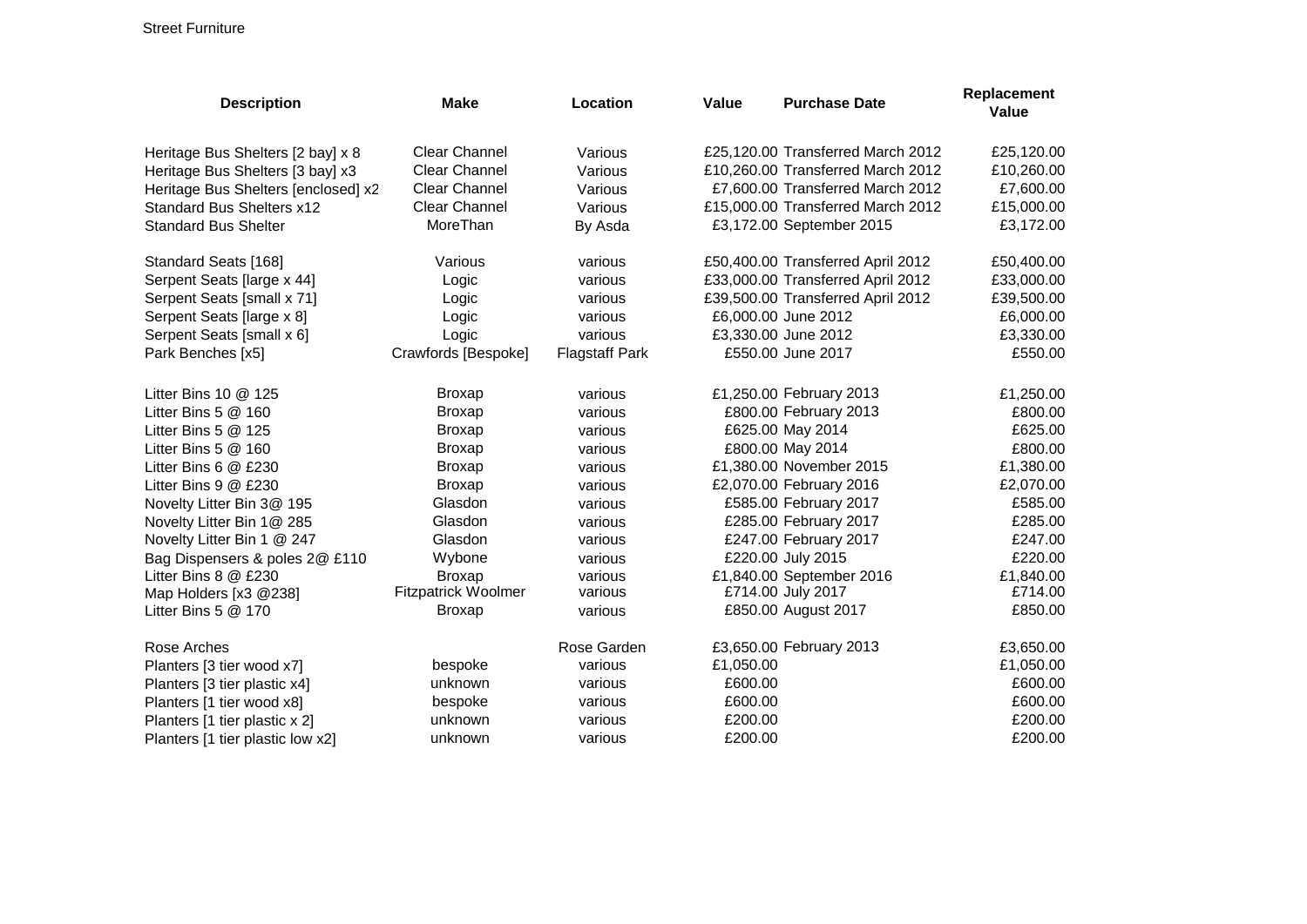### Street Furniture

| Jubilee Lamp                      | Urbis                  | Marygate               |             | £4,600.00 April 2013  | £4,600.00  |
|-----------------------------------|------------------------|------------------------|-------------|-----------------------|------------|
| CCTV Cameras [1@ 531]             |                        | various                |             | £531.00 transferred   | £1,062.00  |
| CCTV Cameras [7@ 531]             |                        | various                |             | £3,717.00 transferred | £3,717.00  |
| CCTV Cameras [6@ 581]             |                        | various                |             | £3,486.00 Feb 2018    | £3,486.00  |
| CCTV camera                       | Dahua Bullet           | Hide Hill              |             | £192.00 May 2019      | £192.00    |
| <b>Replica Stocks</b>             | bespoke                | Marygate               |             | £850.00 January 2014  | £850.00    |
| External Lights [6 @ 290]         | Hera 35 Series         | War memorials          |             | £1,740.00 Dec 2019    | £1,740.00  |
| <b>Brass Memorial Tree Plaque</b> | Brunel Engraving Co.   |                        |             | £97.75 Jul 2019       | £97.75     |
| Shields & fixings [x59]           | <b>Fantasy Prints</b>  | Depot                  | £3,245.00   |                       | £3,245.00  |
| Digital Signs [x2 @ 5046]         | Scrimsign              | various                | £10,092.00  |                       | £10,092.00 |
| Notice Boards x 2                 | Parish Notice Board Co | various                | £600.00     |                       | £600.00    |
| Notice Boards [2 @500]            | Parish Notice Board Co | various                |             | £1,000.00 May 2019    | £1,000.00  |
| Notice Boards [2 @500]            | Parish Notice Board Co | various                |             | £1,000.00 Oct 2019    | £1,000.00  |
| Notice Board [wall mounted]       | Parish Notice Board Co | Swan Centre            |             | £340.00 May 2019      | £340.00    |
| Newport Metal Bench Seat          | Streetmaster           | West End               | £221.00     |                       | £221.00    |
| <b>RLS Spring Counter Balance</b> | Abacus                 | Killingworth           | £355.00     |                       | £355.00    |
|                                   |                        | Total 01-04-18         | £244,495.75 |                       |            |
|                                   | 2019-20 Additions      |                        |             |                       |            |
| <b>Description</b>                | <b>Make</b>            | Location               | Value       | <b>Purchase Date</b>  |            |
| Wayfinding Monoliths [5@4145]     | <b>EMPREINTE</b>       | Store                  |             | £20,725.00 April 2020 |            |
| Finger posts [5@1580]             | <b>EMPREINTE</b>       | <b>Store</b>           |             | £7,900.00 April 2020  |            |
| Wall Signs [5@875]                | <b>EMPREINTE</b>       | <b>Store</b>           |             | £4,375.00 Feb 2021    |            |
|                                   |                        | <b>Total Additions</b> | £33,000.00  |                       |            |
|                                   |                        | <b>Total Value</b>     | £277,495.75 |                       |            |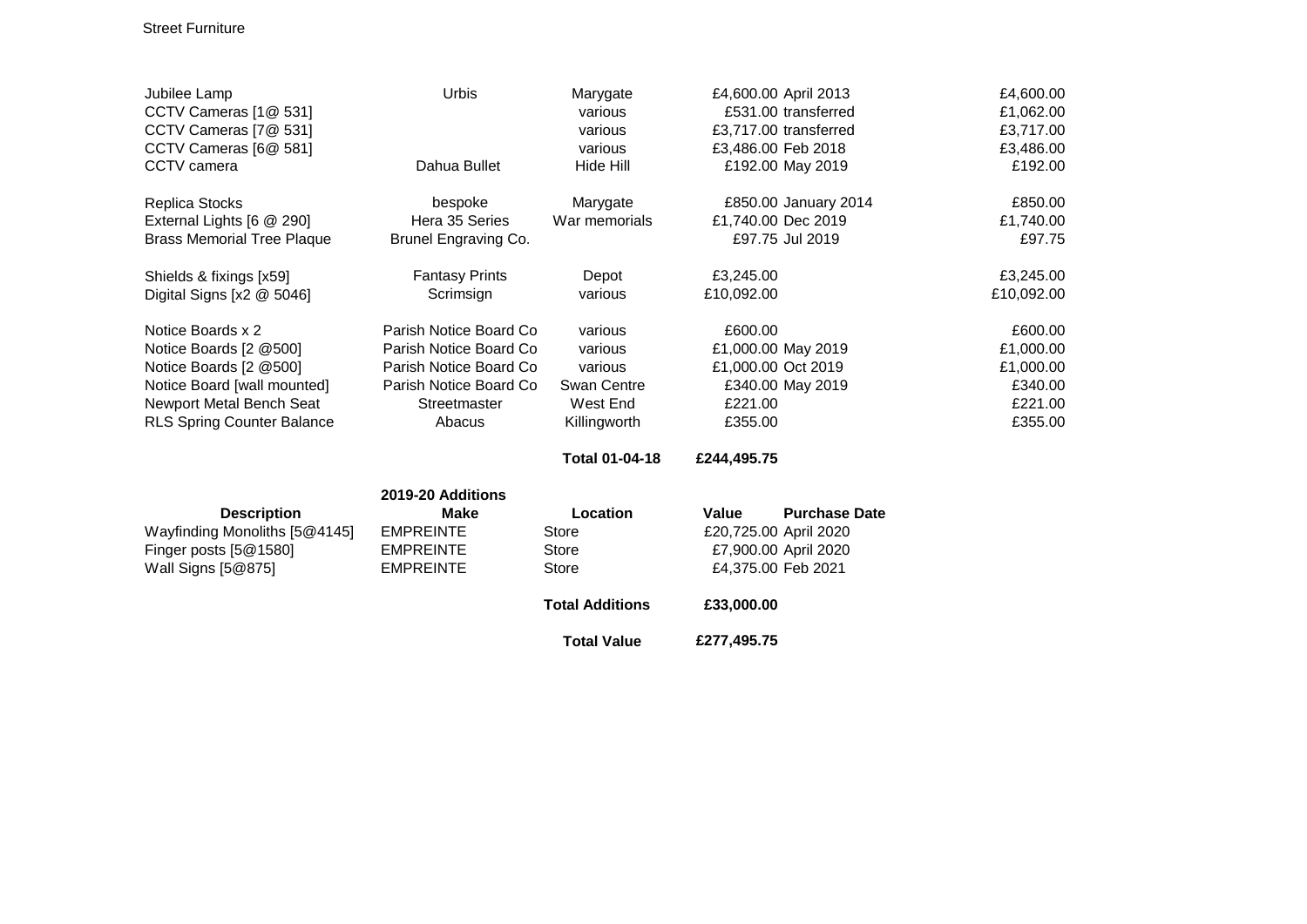#### Other Assets

| <b>Description</b>                  | <b>Make</b>          | Location | <b>Value</b>     | <b>Purchase Date</b>               | <b>Notes</b> | <b>Replacement</b><br>Value |
|-------------------------------------|----------------------|----------|------------------|------------------------------------|--------------|-----------------------------|
| <b>Xmas Lights</b>                  |                      |          |                  |                                    |              |                             |
| <b>Feature Displays</b>             | <b>Blachere</b>      | Depot    |                  | £2,500.00 Transferred October 2010 |              | £2,500.00                   |
| <b>LED Rope Lights</b>              | <b>Blachere</b>      | Depot    |                  | £4.848.00 October 2011             | 1            | £4,848.00                   |
| Riambelle [x2 @600]                 | <b>Blachere</b>      | Depot    |                  | £1,200.00 October 2011             |              | £1,200.00                   |
| Hubble [x6 @540]                    | <b>Blachere</b>      | Depot    |                  | £3,240.00 November 2012            |              | £5,400.00                   |
| LED Rope Lights                     | <b>Blachere</b>      | Depot    |                  | £975.00 November 2012              |              | £975.00                     |
| tree lights                         | Lights 4 Fun         | Depot    |                  | £400.00 November 2012              |              | £400.00                     |
| tree lights                         | Lights 4 Fun         | Depot    |                  | £600.00 November 2013              |              | £600.00                     |
| LED rope [x15 @85]                  | <b>Blachere</b>      | Depot    |                  | £1,300.00 November 2013            | 2            | £1,300.00                   |
| X-mas Tree stands                   | bespoke              | Depot    |                  | £820.00 November 2013              |              | £820.00                     |
| Papyrus x10                         | <b>Blachere</b>      | Depot    |                  | £2,720.00 November 2016            |              | £2,720.00                   |
| Vagabondage x21@296                 | <b>Blachere</b>      | Depot    |                  | £6,216.00 November 2016            |              | £15,688.00                  |
| Elcats Neigeux x 4                  | <b>Blachere</b>      | Depot    |                  | £1,884.00 November 2016            |              | £1,884.00                   |
| Luminous Ceilings x 10              | <b>Blachere</b>      | Depot    |                  | £3,270.00 November 2016            |              | £3,270.00                   |
| Grand Eventail [recon. 4@164]       | <b>Blachere</b>      | Depot    |                  | £656.00 June 2017                  |              | £656.00                     |
| X-mas Lights Grand Eventail [8@328] | <b>Blachere</b>      | Depot    |                  | £2,624.00 June 2017                |              | £2,624.00                   |
| Hubble LED [recon. x1]              | <b>Blachere</b>      | Depot    |                  | £209.00 June 2017                  |              | £209.00                     |
| Hubble LED [x5 @ 417]               | <b>Blachere</b>      | Depot    |                  | £2,085.00 June 2017                |              | £2,085.00                   |
| Vagabondage [x6 @ 252]              | <b>Blachere</b>      | Depot    |                  | £1,512.00 June 2017                |              | £1,512.00                   |
| Elcats Neigeux [x 6 @ 400]          | <b>Blachere</b>      | Depot    |                  | £2,400.00 June 2017                |              | £2,400.00                   |
| LED string Lights [x84 @ 27.50]     | Festive Lighting Co. | Depot    | £2,310.00        |                                    |              | £2,310.00                   |
| Impressive projector                | Festive Lighting Co. | Depot    | £4,235.00        |                                    |              | £4,235.00                   |
| <b>Projector Stand</b>              | Bob Lee Welding      | Depot    | £646.00          |                                    |              | £646.00                     |
| 3-star burst [4@175]                | Festive Lighting Co. | Depot    | £1,050.00 Sep-16 |                                    |              | £1,050.00                   |
| Column Ball                         | Festive Lighting Co. | Depot    | £490.00 Sep-16   |                                    |              | £490.00                     |
| <b>Knitted Ball</b>                 | Festive Lighting Co. | Depot    | £660.00 Nov-19   |                                    |              | £660.00                     |
| 3m LED String lights [12@56]        | Festive Lighting Co. | Depot    | £672.00 Nov-19   |                                    |              | £672.00                     |
| Icicle Lights [30@25]               | Festive Lighting Co. | Depot    | £750.00 Nov-19   |                                    |              | £750.00                     |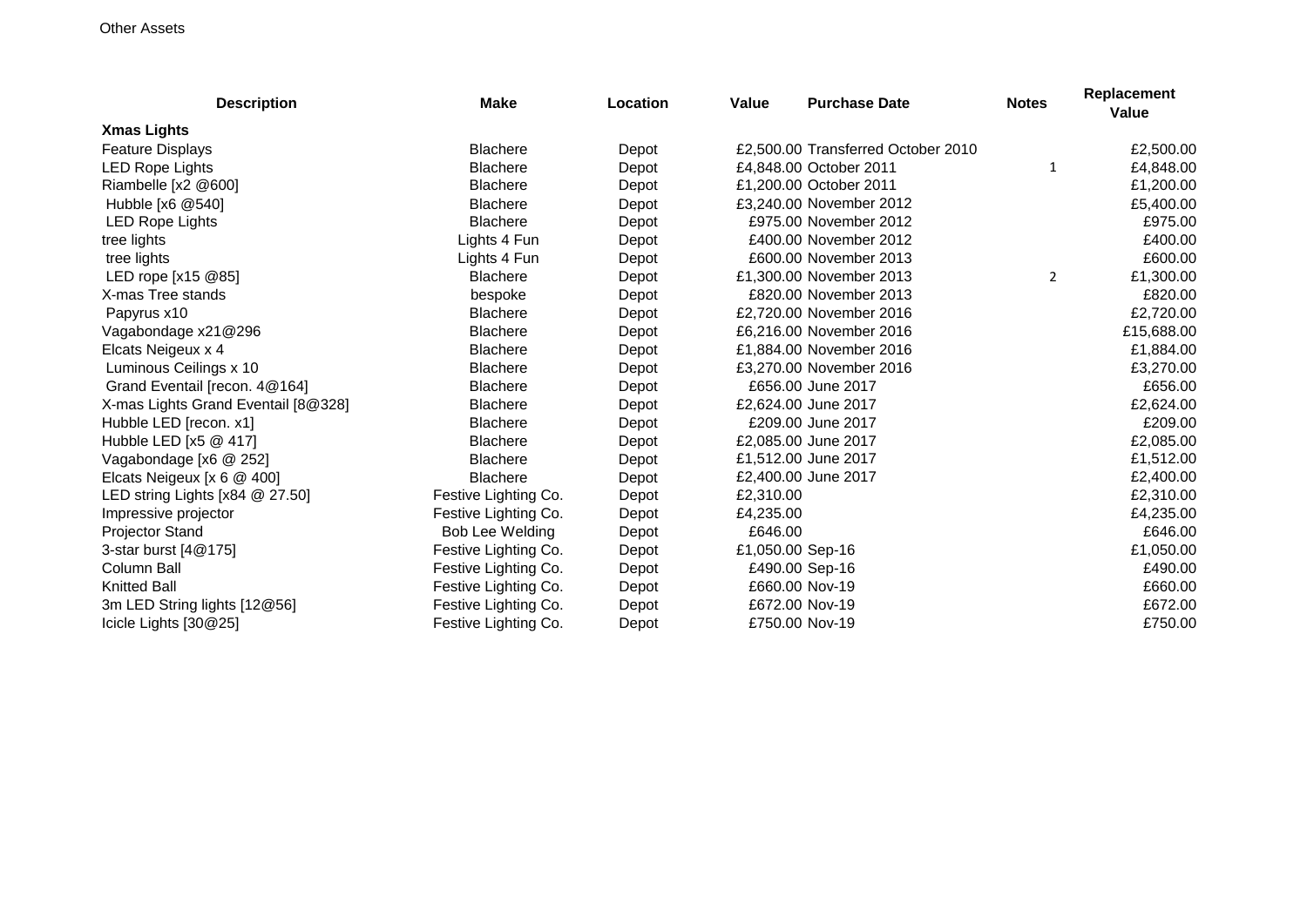|                                                                                    | 1 previously valued at £7300 as included hubbles and Riambelle fittings in total |                                                |                                  |                                            |                                |              |                        |
|------------------------------------------------------------------------------------|----------------------------------------------------------------------------------|------------------------------------------------|----------------------------------|--------------------------------------------|--------------------------------|--------------|------------------------|
| <b>Notes</b>                                                                       |                                                                                  | <b>Total Value</b>                             | £78,672.00                       |                                            |                                |              |                        |
|                                                                                    |                                                                                  | <b>Total Additions</b>                         | £1,839.00                        |                                            |                                |              |                        |
| 1.5m 3-star burst [15148.B2.150.R1.S2F] x 7<br>Seasons Greetings [20012.A2.380.R.S | Festive Lighting<br>Festive Lighting                                             | Container<br>Container                         | £1,239.00<br>£600.00             |                                            | <b>Nov-20</b><br><b>Nov-20</b> |              |                        |
| <b>Xmas Lights</b>                                                                 |                                                                                  |                                                |                                  |                                            |                                |              |                        |
| <b>Description</b>                                                                 | 2020-21 Additions<br><b>Make</b>                                                 | Location                                       | <b>Value</b>                     | <b>Purchase Date</b>                       |                                | <b>Notes</b> |                        |
|                                                                                    |                                                                                  | <b>Total 01-04-20</b>                          | £76,833.00                       |                                            |                                |              |                        |
| Loan<br><b>Lions Allotment Association</b>                                         |                                                                                  |                                                | £9,200.00                        |                                            |                                |              | 9200                   |
| Adult Litter Pickers & handles [20@17.80]<br>Junior Litter Pickers [10@11]         | Helping Hand Environmer various<br>Helping Hand Environmer various               |                                                | £356.00 Aug-19<br>£110.00 Sep-19 |                                            |                                |              | £356.00<br>£110.00     |
| Junior Litter Picker kits [10@21]<br><b>Litter Trolley</b>                         | Helping Hand Environmer various<br><b>Helping Hand Environmental</b>             |                                                | £210.00 Jul-18<br>£284.00 Jul-19 |                                            |                                |              | £210.00<br>£284.00     |
| Adult Litter Pickers [5@9]<br>Adult Litter Picker kits [10@21]                     | Helping Hand Environmer various<br>Helping Hand Environmer various               |                                                | £210.00 Oct-18                   | £45.00 Oct-18                              |                                |              | £45.00<br>£210.00      |
| <b>Floral Competition Cup</b><br>Ltd edition Photograph - Salmon netting           | unknown<br><b>Hulton Getty Gallery</b>                                           | winner<br>Office                               | £350.00 Aug-19                   | £100.00 June 2016                          |                                | 3            | £100.00<br>£350.00     |
| Trailer                                                                            | unknown                                                                          | Depot                                          |                                  | £4,310.00 May 2015                         |                                |              | £4,310.00              |
| <b>Miscellaneous</b><br><b>Bowser</b><br>Market Stalls & sheets [x10@ 722]         | Zapp Canopy Umbrellas                                                            | Depot<br>Depot                                 |                                  | £3,500.00 April 2011<br>£7,220.00 May 2015 |                                |              | £3,500.00<br>£7,220.00 |
| <b>Wall-Mounted Cabinet</b>                                                        |                                                                                  | <b>Police Station</b>                          |                                  | £108.00 July 2019                          |                                |              | £108.00                |
| 24-core fibre cable<br><b>Network Switch</b>                                       | HP                                                                               | <b>Police Station</b><br><b>Police Station</b> |                                  | £258.00 July 2019<br>£146.00 July 2019     |                                |              | £258.00<br>£146.00     |
| Router for CCTV                                                                    |                                                                                  | <b>Police Station</b>                          |                                  | £154.00 May 2019                           |                                |              | £154.00                |
| <b>CCTV</b>                                                                        |                                                                                  |                                                |                                  |                                            |                                |              |                        |

2 previously identified as hubbles

3 Gift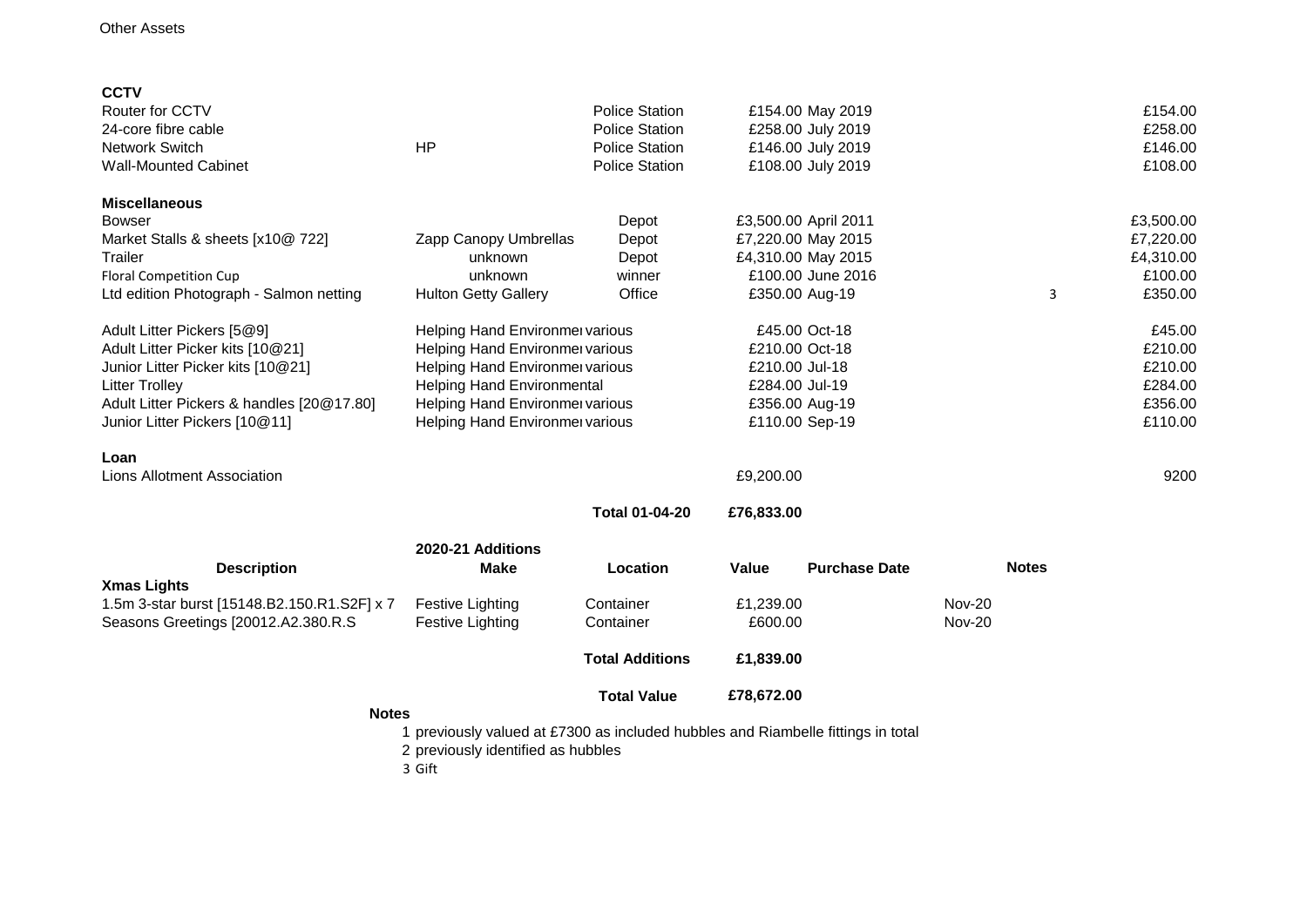| <b>Description</b>                  | <b>Make</b>          | Location                   | Value       | <b>Purchase Date</b> |              | Replacement |
|-------------------------------------|----------------------|----------------------------|-------------|----------------------|--------------|-------------|
|                                     |                      |                            |             |                      | <b>Notes</b> | Value       |
| Springer Dolphin                    | Kompan               | <b>Flagstaff Park</b>      | £540.00     | January 17           |              | £540.00     |
| <b>Springer Daisy</b>               | Kompan               | <b>Flagstaff Park</b>      | £590.00     | January 17           |              | £590.00     |
| Seesaw Zebra                        | Kompan               | <b>Flagstaff Park</b>      | £1,120.00   | January 17           |              | £1,120.00   |
| <b>Tree House</b>                   | Kompan               | <b>Flagstaff Park</b>      | £4,230.00   | January 17           |              | £4,230.00   |
| Crumb Net                           | Corocord             | <b>Flagstaff Park</b>      | £6,823.00   | January 17           |              | £6,823.00   |
| Swing module 1                      | Kompan               | <b>Flagstaff Park</b>      | £1,640.00   | January 17           |              | £1,640.00   |
| Seats & Chains                      | Kompan               | <b>Flagstaff Park</b>      | £272.00     | January 17           |              | £272.00     |
| Embankment slide [x2]               | Kompan               | <b>Flagstaff Park</b>      | £3,400.00   | January 17           |              | £3,400.00   |
| <b>Exercise Net</b>                 | Corocord             | <b>Flagstaff Park</b>      | £11,794.00  | January 17           |              | £11,794.00  |
| Carosel with bars                   | Kompan               | <b>Flagstaff Park</b>      | £1,890.00   | January 17           |              | £1,890.00   |
| Saturn Carosel                      | Kompan               | <b>Flagstaff Park</b>      | £4,610.00   | January 17           |              | £4,610.00   |
| <b>Birds Nest Swing</b>             | Kompan               | <b>Flagstaff Park</b>      | £2,510.00   | January 17           |              | £2,510.00   |
| Duo Somesault                       | Kompan               | <b>Flagstaff Park</b>      | £650.00     | January 17           |              | £650.00     |
| Seesaw Zebra                        | Kompan               | <b>Flagstaff Park</b>      | £1,700.00   | January 17           |              | £1,700.00   |
| Hang Bridge                         | Kompan               | <b>Flagstaff Park</b>      | £1,430.00   | January 17           |              | £1,430.00   |
| Swing Module 2                      | Kompan               | <b>Flagstaff Park</b>      | £1,460.00   | January 17           | 1            | £1,460.00   |
| Seats & Chains                      | Kompan               | <b>Flagstaff Park</b>      | £180.00     | January 17           |              | £180.00     |
| Trampoline                          | Huck                 | <b>Flagstaff Park</b>      | £2,684.00   | January 17           |              | £2,684.00   |
| Solo Swing module                   | Kompan               | <b>Flagstaff Park</b>      | £1,050.00   | January 17           |              | £1,050.00   |
| Disabled seat, belt & chains Kompan |                      | <b>Flagstaff Park</b>      | £997.00     | January 17           |              | £997.00     |
|                                     |                      |                            |             |                      |              |             |
|                                     |                      |                            |             |                      |              |             |
| 3 bay swing frame                   | Kompan               | Osborne Place, Tweedmouth  | £2,350.00   | April 17             |              | £2,350.00   |
| Swings & chains                     | Kompan               | Osborne Place, Tweedmouth  | £610.00     | April 17             |              | £610.00     |
| Crumb Net                           | Kompan               | Osborne Place, Tweedmouth  | £5,200.00   | April 17             |              | £5,200.00   |
| Carosel with bars                   | Kompan               | Osborne Place, Tweedmouth  | £1,680.00   | April 17             |              | £1,680.00   |
| Albertross                          | Kompan               | Osborne Place, Tweedmouth  | £1,560.00   | April 17             |              | £1,560.00   |
| Springer Hen                        | Kompan               | Osborne Place, Tweedmouth  | £440.00     | April 17             |              | £440.00     |
| <b>Springer Nellie</b>              | Kompan               | Osborne Place, Tweedmouth  | £610.00     | April 17             |              | £610.00     |
| Embankment slide                    | Kompan               | Osborne Place, Tweedmouth  | £2,520.00   | April 17             |              | £2,520.00   |
| <b>Combination Swing</b>            | Proludic Ltd         | <b>Grove Gardens South</b> | £6,535.00   | March 17             |              | £6,535.00   |
| Roll up                             | Proludic Ltd         | <b>Grove Gardens South</b> | £1,670.00   | March 17             |              | £1,670.00   |
| Rodeo Board                         | Proludic Ltd         | <b>Grove Gardens South</b> | £3,690.00   | March 17             |              | £3,690.00   |
| Altima Climbing Challenge           | Proludic Ltd         | <b>Grove Gardens South</b> | £2,550.00   | March 17             |              | £2,550.00   |
| Multi Climber                       | Proludic Ltd         | <b>Grove Gardens South</b> | transferred |                      |              |             |
| Rocker - Seesaw                     | <b>HAGS Play Ltd</b> | <b>Grove Gardens South</b> | transferred |                      |              |             |
| Roundabout                          | <b>HAGS Play Ltd</b> | <b>Grove Gardens South</b> | transferred |                      |              |             |
|                                     |                      |                            |             |                      |              |             |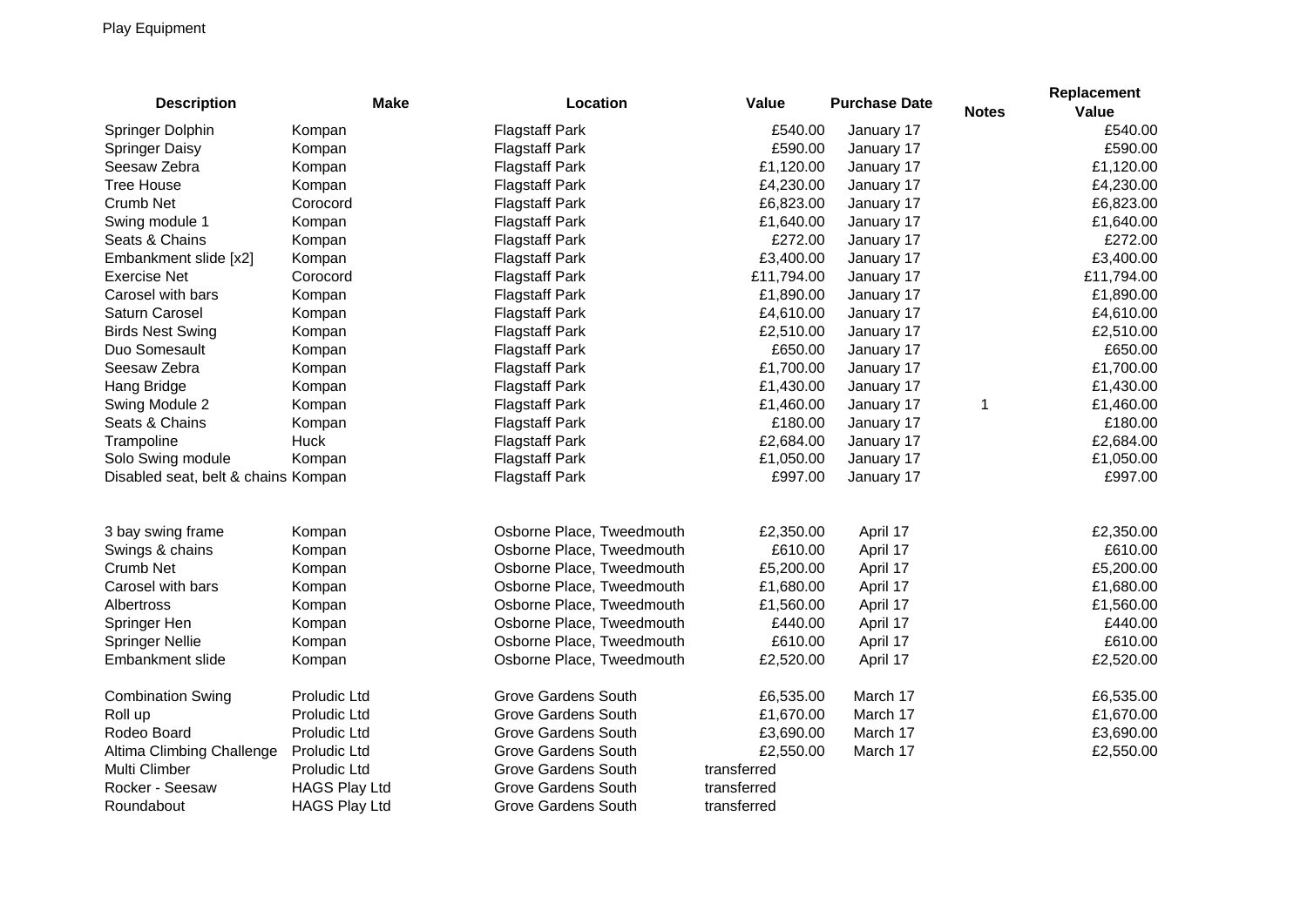| <b>Multiplay Unit</b>                              | Proludic Ltd                | Greenhaven, Magdelene Fields transferred     |                  |           |
|----------------------------------------------------|-----------------------------|----------------------------------------------|------------------|-----------|
| Rocker - Gyro                                      | Proludic Ltd                | Greenhaven, Magdelene Fields transferred     |                  |           |
| Rocker - Seesaw                                    | Proludic Ltd                | Greenhaven, Magdelene Fields transferred     |                  |           |
| Roundabout                                         | Proludic Ltd                | Greenhaven, Magdelene Fields transferred     |                  |           |
| Slide                                              | Proludic Ltd                | Greenhaven, Magdelene Fields transferred     |                  |           |
| Slide - Embankment                                 | SMP (Playgrounds) Ltd       | Greenhaven, Magdelene Fields transferred     |                  |           |
| Stepping Log - Rocker - Gre HAGS Play Ltd          |                             | Greenhaven, Magdelene Fields transferred     |                  |           |
| Stepping Log - Rocker - Rec HAGS Play Ltd          |                             | Greenhaven, Magdelene Fields transferred     |                  |           |
| 8ft Flexi Swing c/w Basket SWicksteed Playscapes   |                             | Newfields, North Rd                          | transferred      |           |
| 8ft Flexi Swing - 1 bay Cradl Wicksteed Playscapes |                             | Newfields, North Rd                          | transferred      |           |
| Nursery Rhyme - Simple Sin Wicksteed Playscapes    |                             | Newfields, North Rd                          | transferred      |           |
| Carousel                                           | Kompan                      | Newfields                                    | £1,640.00 Jul-19 | £1,640.00 |
| Springer [sealion]                                 | Kompan                      | Newfields                                    | £420.00 Jul-19   | £420.00   |
| Springer [horse]                                   | Kompan                      | <b>Newfields</b>                             | £540.00 Jul-19   | £540.00   |
| Climber - Multi                                    | <b>HAGS Play Ltd</b>        | Spittal Pavilion, S. Greenwich R transferred |                  |           |
| Mulitplay                                          | <b>HAGS Play Ltd</b>        | Spittal Pavilion, S. Greenwich R transferred |                  |           |
| Rocker - Bike                                      | <b>HAGS Play Ltd</b>        | Spittal Pavilion, S. Greenwich R transferred |                  |           |
| Rocker - Daisy                                     | <b>HAGS Play Ltd</b>        | Spittal Pavilion, S. Greenwich R transferred |                  |           |
| Rocker - Multi-Pondo                               | <b>HAGS Play Ltd</b>        | Spittal Pavilion, S. Greenwich R transferred |                  |           |
| Swing - Junior - 1 Bay 2 Sea Sutcliffe Play Ltd    |                             | Spittal Pavilion, S. Greenwich R transferred |                  |           |
| Swing - Toddler - 1 Bay 2 St Sutcliffe Play Ltd    |                             | Spittal Pavilion, S. Greenwich R transferred |                  |           |
| Trail - Balance                                    | Playdale Playgrounds Ltd    | Spittal Pavilion, S. Greenwich R transferred |                  |           |
| <b>Balance Trail</b>                               | Playdale Playgrounds Ltd    | Springdale, Tweedmouth                       | transferred      |           |
| Multiplay - Toddler                                | Playdale Playgrounds Ltd    | Springdale, Tweedmouth                       | transferred      |           |
| Rocker                                             | Playdale Playgrounds Ltd    | Springdale, Tweedmouth                       | transferred      |           |
| Rocker - Bike                                      | Playdale Playgrounds Ltd    | Springdale, Tweedmouth                       | transferred      |           |
| Rocker - Horse                                     | Playdale Playgrounds Ltd    | Springdale, Tweedmouth                       | transferred      |           |
| Yo-Yo Swing                                        | <b>Wicksteed Playscapes</b> | Highcliffe                                   | transferred      |           |
| Electro Rock Multi Unit                            | <b>Wicksteed Playscapes</b> | Highcliffe                                   | transferred      |           |
| Flymobile Overhead Rotator Wicksteed Playscapes    |                             | Highcliffe                                   | transferred      |           |
| Set of Twin Zig Zag Twisters Wicksteed Playscapes  |                             | Highcliffe                                   | transferred      |           |
| <b>Nest Swing</b>                                  | Kompan                      | Highcliffe                                   | £1,910.00 Oct-19 | £1,910.00 |
| Carousel                                           | Kompan                      | Highcliffe                                   | £1,550.00 Oct-19 | £1,550.00 |
| Swing                                              | Kompan                      | Highcliffe                                   | £1,040.00 Oct-19 | £1,040.00 |
| <b>Play Tower</b>                                  | Kompan                      | Highcliffe                                   | £5,970.00 Oct-19 | £5,970.00 |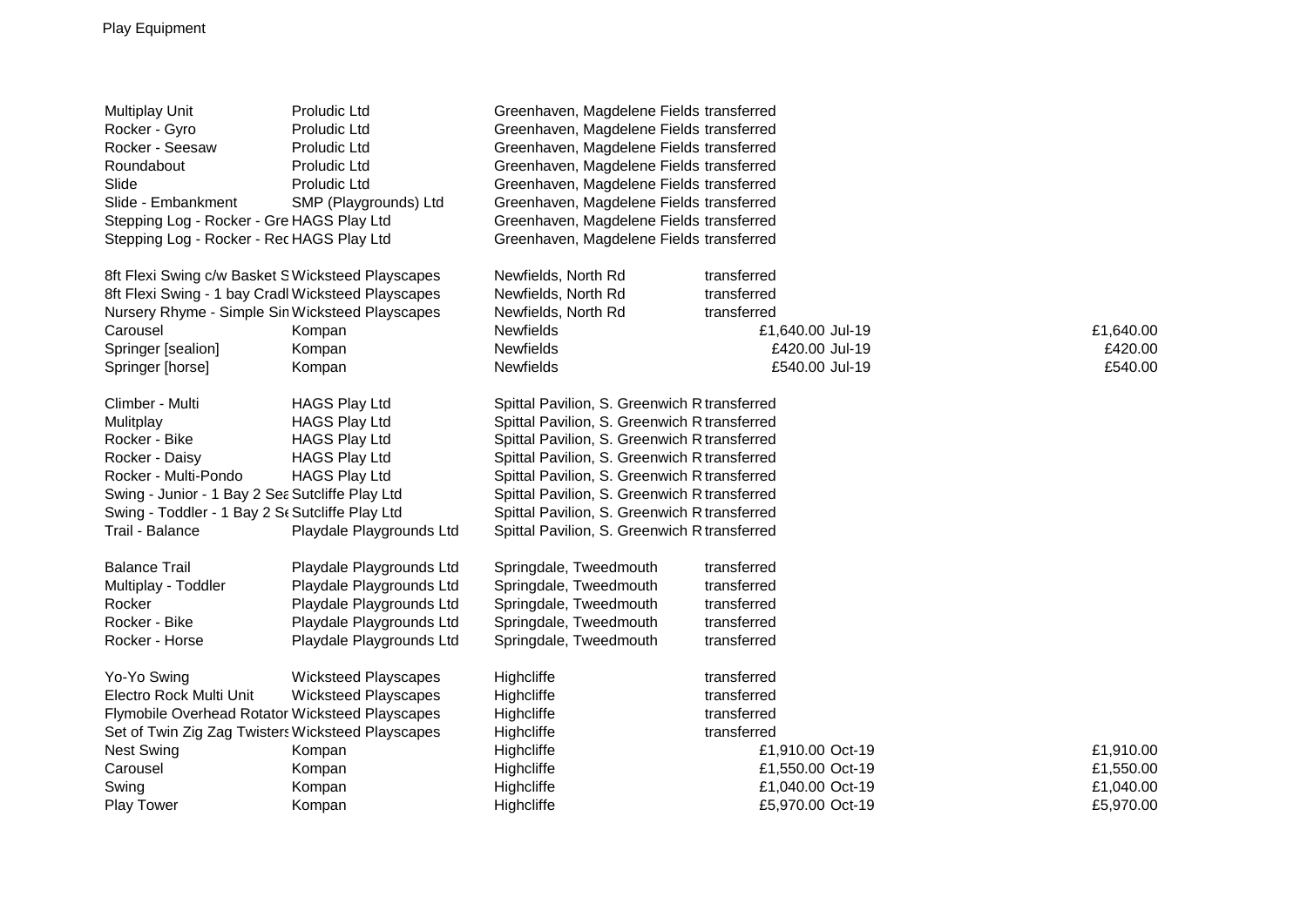#### Play Equipment

| <b>MUGA</b>                                 | CLD Ltd                                            | Highcliffe                                 | £12,148.00 Oct-19             | £12,148.00 |
|---------------------------------------------|----------------------------------------------------|--------------------------------------------|-------------------------------|------------|
|                                             |                                                    | <b>Total Value</b>                         | 28,500.00                     |            |
| Water Pump<br>Water Pump - Surface          | Kaiser & Kuhne                                     | Spittal Splash Park<br>Spittal Splash Park |                               |            |
| <b>Water Spout</b><br>Water Spout - Surface | Kaiser & Kuhne                                     | Spittal Splash Park<br>Spittal Splash Park |                               |            |
|                                             |                                                    | Total Value 1.04.19                        | 132,703.00                    |            |
| <b>Notes</b>                                |                                                    |                                            |                               |            |
|                                             | 1 previously swing 2 cost included delivery at 547 |                                            |                               |            |
|                                             | 2019-20 Additions                                  |                                            |                               |            |
| <b>Description</b>                          | <b>Make</b>                                        | <b>Location</b>                            | <b>Purchase Date</b><br>Value |            |
| Swing set [KSW904]                          | Kompan                                             | Greeneshaven                               | 2360<br>Oct-20                |            |
| Carousel [290499]                           | Kompan                                             | Greeneshaven                               | 1900                          |            |
|                                             |                                                    | <b>Total Additions</b>                     | £4,260.00                     |            |
|                                             |                                                    | <b>Total Value</b>                         | 136,963.00                    |            |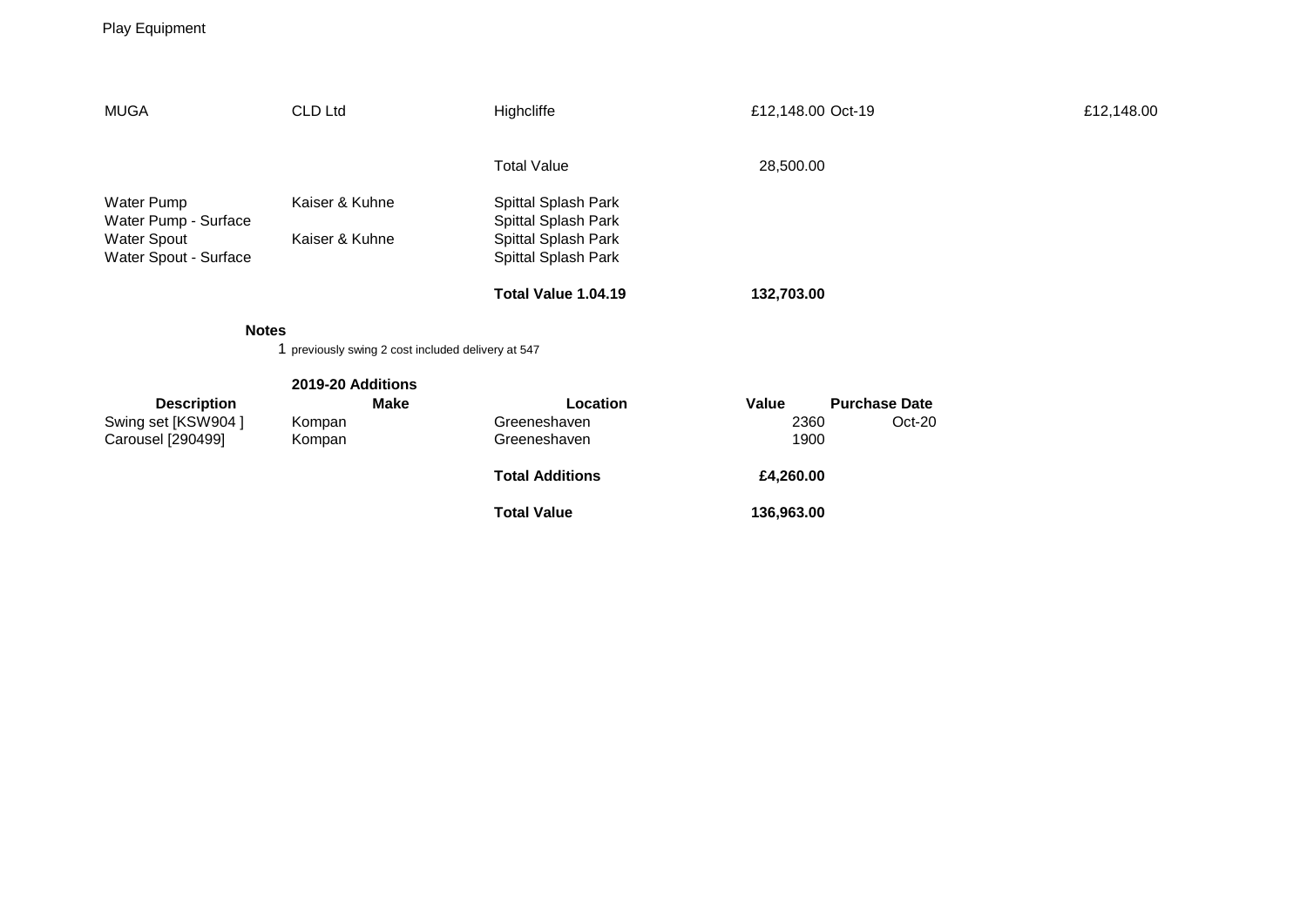Allotments

| <b>Site Name</b>          | <b>Address</b>                     | Number of plots | <b>Asset Value [£]</b> |
|---------------------------|------------------------------------|-----------------|------------------------|
| <b>Blakewell Gardens</b>  | Bowers Cresent, Tweedmouth         |                 |                        |
| Five Arches Playing Field | Ord Road, Tweedmouth               | 4               |                        |
| Old Kelso Railway Line    | Cornhill Road, Tweedmouth          |                 |                        |
| St Bartholomew's Crescent | St Bartholomew's Crescent, Spittal |                 |                        |

Note

Two plots at Five Arches Playing Field has been sub-divided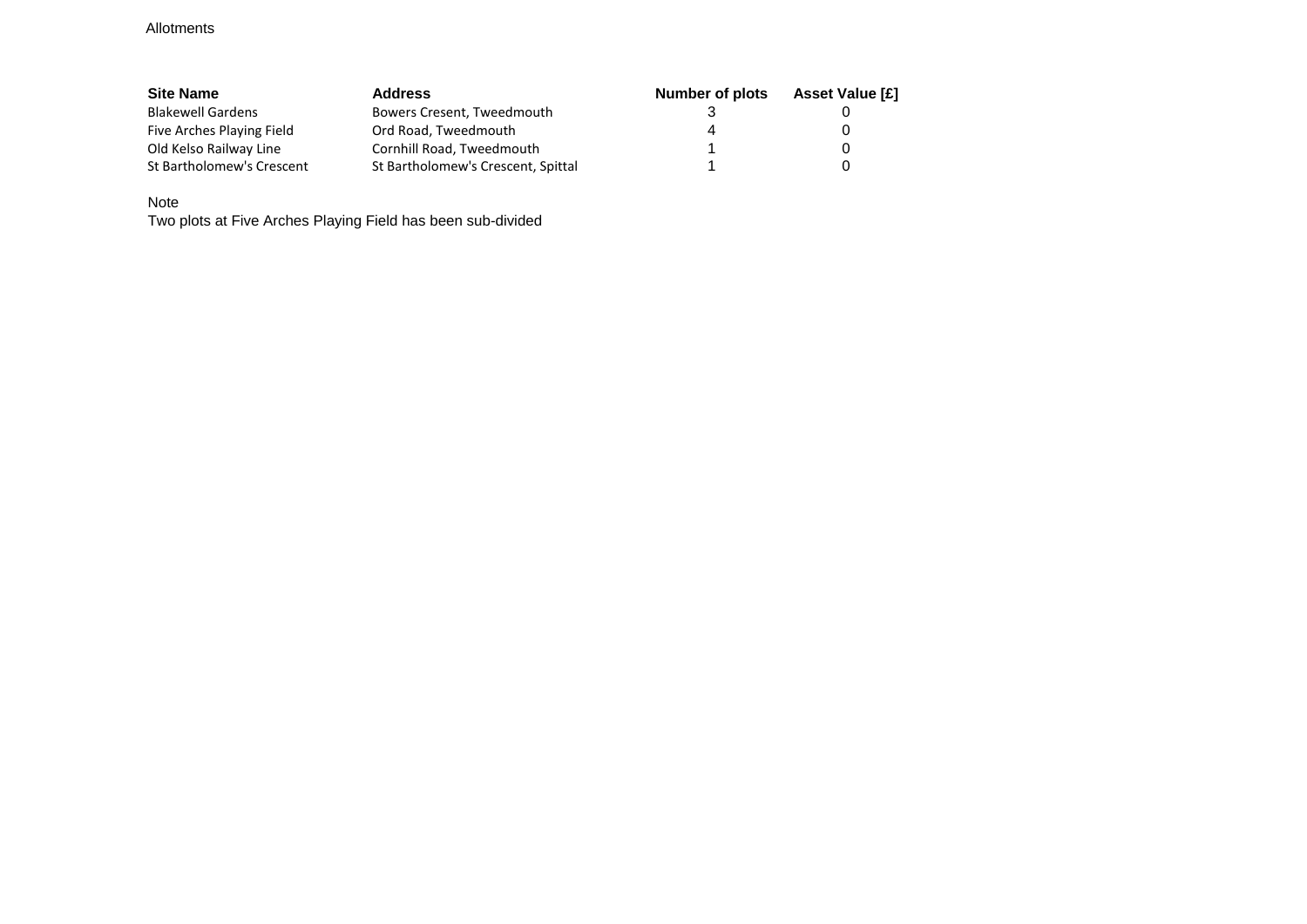| Disposals during 2019-20 |  |  |  |
|--------------------------|--|--|--|
|--------------------------|--|--|--|

| <b>Disposal Date</b><br><b>Disposal Value</b> |
|-----------------------------------------------|
|                                               |
|                                               |
|                                               |
|                                               |
| <b>Total</b><br>£0.00                         |
|                                               |
| <b>Disposal Date</b><br><b>Disposal Value</b> |
|                                               |
|                                               |
|                                               |
|                                               |
| <b>Total</b><br>£0.00                         |
|                                               |
|                                               |
| <b>Disposal Date</b><br><b>Disposal Value</b> |
|                                               |
|                                               |
| <b>Total</b><br>£0.00                         |
|                                               |
|                                               |
| <b>Disposal Date</b><br><b>Disposal Value</b> |
|                                               |
| November 2020<br>9472                         |
| November 2020<br>313<br>November 2020<br>2160 |
|                                               |
| £400.00                                       |
|                                               |
| <b>Total</b><br>£12,345.00                    |
| £12,345.00                                    |
|                                               |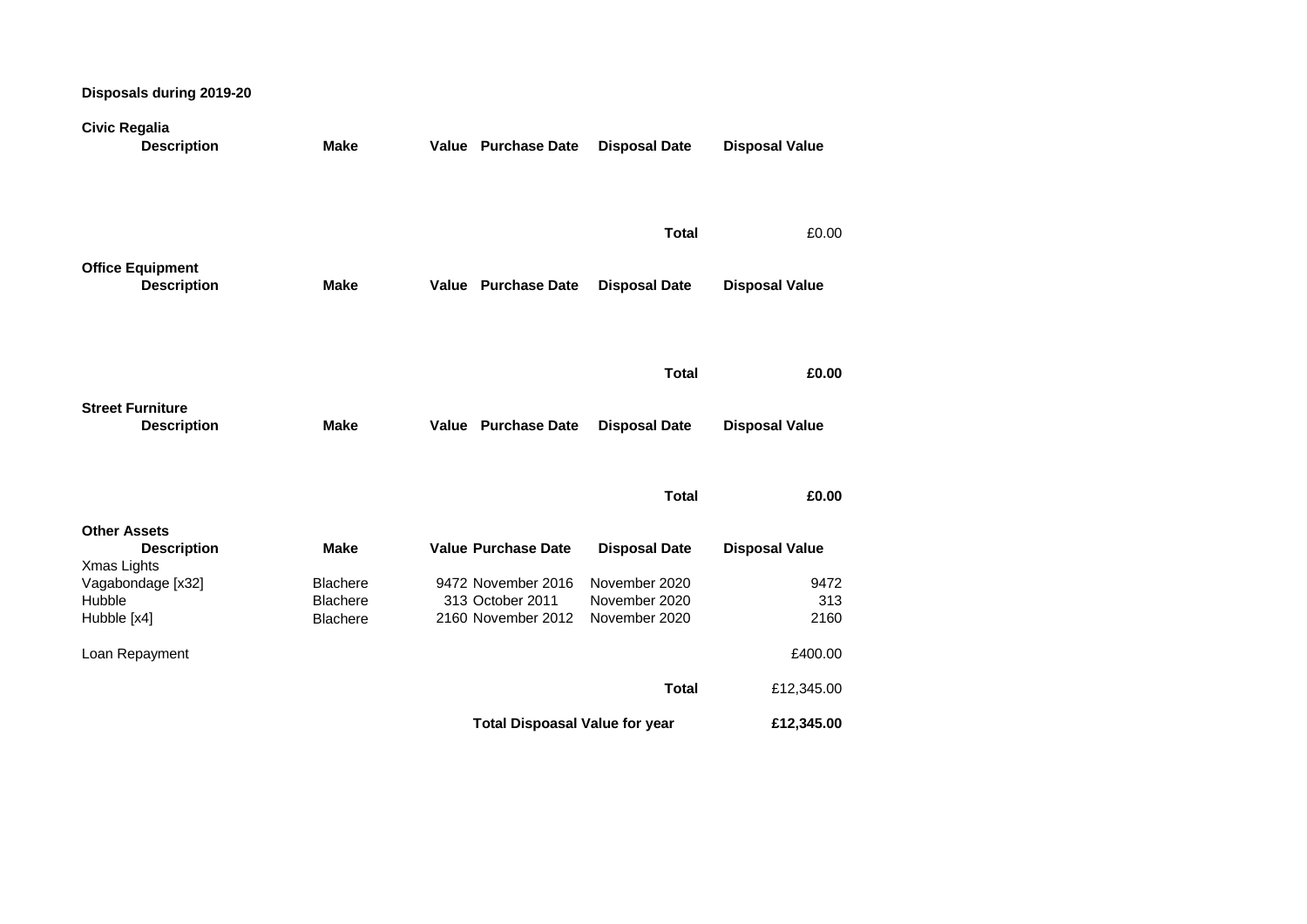# **Disposals during 2019-20**

| <b>Civic Regalia</b>                            | <b>Description</b> | <b>Make</b> | Value Purchase Date                                 | <b>Disposal Date</b>                  |                              | <b>Disposal Value</b>                                |
|-------------------------------------------------|--------------------|-------------|-----------------------------------------------------|---------------------------------------|------------------------------|------------------------------------------------------|
| <b>Office Equipment</b>                         | <b>Description</b> | <b>Make</b> | Value Purchase Date                                 | <b>Disposal Date</b>                  | <b>Total</b>                 | £0.00<br><b>Disposal Value</b>                       |
| <b>Street Furniture</b><br>CCTV Camera [1@ 531] | <b>Description</b> | <b>Make</b> | Value Purchase Date                                 | <b>Disposal Date</b>                  | <b>Total</b><br><b>Total</b> | £0.00<br><b>Disposal Value</b><br>£531.00<br>£531.00 |
| <b>Other Assets</b><br>Kiosk at Castlegate      | <b>Description</b> | <b>Make</b> | <b>Value Purchase Date</b><br>£52,250.00 March 2018 | <b>Disposal Date</b><br>February 2020 |                              | <b>Disposal Value</b><br>£52,250.00                  |
| Loan Repayment                                  |                    |             |                                                     |                                       |                              | £400.00                                              |
|                                                 |                    |             |                                                     |                                       | <b>Total</b>                 | £52,650.00                                           |
|                                                 |                    |             | <b>Total Dispoasal Value for year</b>               |                                       |                              | £53,181.00                                           |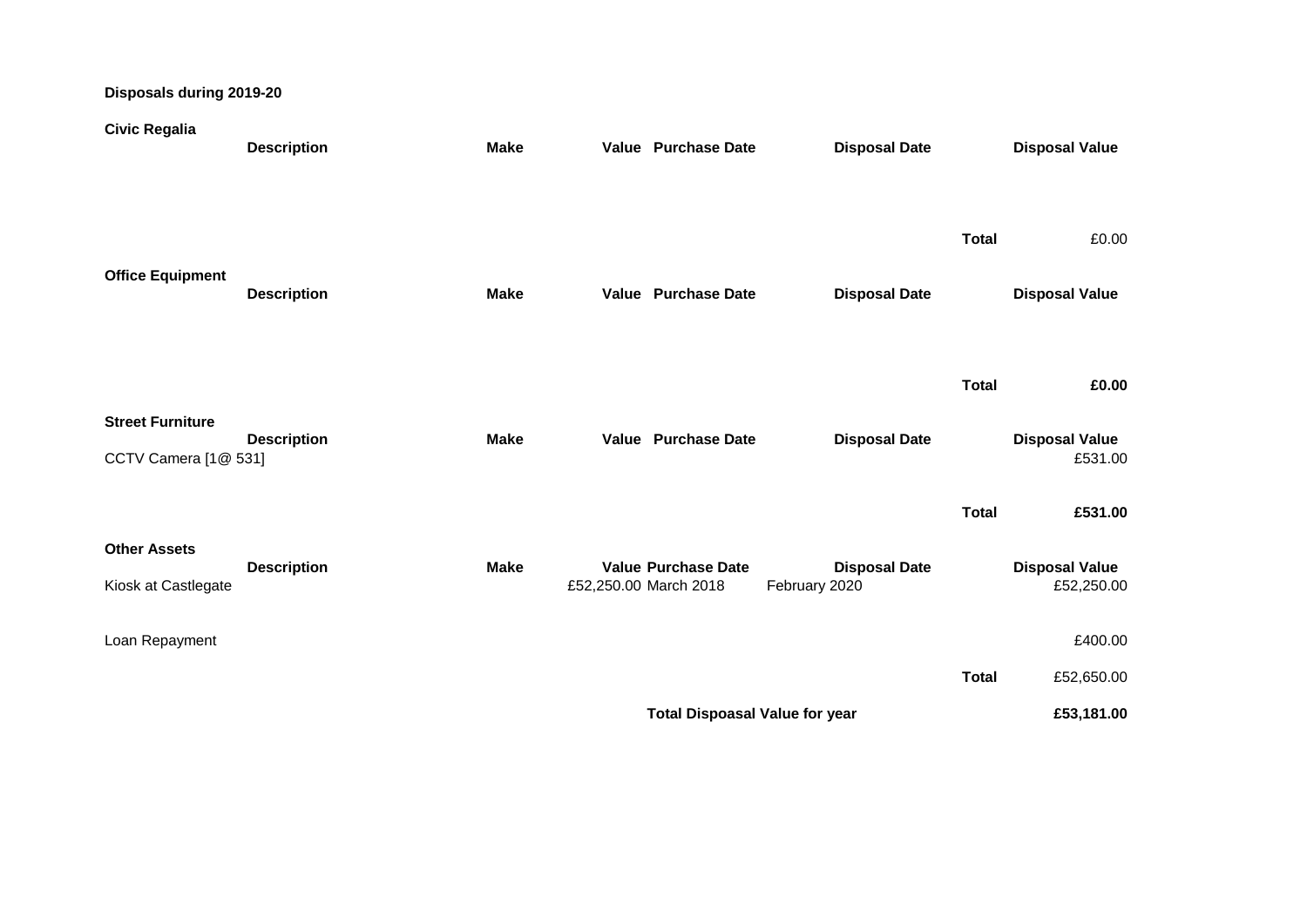## **Disposals during 2018-19**

#### **Civic Regalia**

| 2 x Halberds<br>4 x Pewter Vessels<br>Miniture Bureau [19th C] | <b>Description</b><br>Guild Chairman's Badge of Office<br>Gold Headed Cane [Oldest Freemen]<br>Silver Tray (circular, mem. T Evans)<br>Silver plated tray [Freemans Guild, Wood] | <b>Make</b> | £13,285.00<br>£2,000.00<br>£1,500.00<br>£100.00<br>£6,000.00<br>£1,200.00<br>£1,000.00 | <b>Value Purchase Date</b><br>April 2009<br>April 2009<br>April 2009<br>April 2009<br>April 2009<br>April 2009<br>April 2009 | <b>Disposal Date</b><br>10/09/2018 Minute BA063/18<br>10/09/2018 Minute BA063/18<br>10/09/2018 Minute BA063/18<br>10/09/2018 Minute BA063/18<br>10/09/2018 Minute BA063/18<br>10/09/2018 Minute BA063/18<br>10/09/2018 Minute BA063/18 | <b>Disposal Value</b><br>£13,285.00<br>£2,000.00<br>£1,500.00<br>£100.00<br>£6,000.00<br>£1,200.00<br>£1,000.00 |
|----------------------------------------------------------------|----------------------------------------------------------------------------------------------------------------------------------------------------------------------------------|-------------|----------------------------------------------------------------------------------------|------------------------------------------------------------------------------------------------------------------------------|----------------------------------------------------------------------------------------------------------------------------------------------------------------------------------------------------------------------------------------|-----------------------------------------------------------------------------------------------------------------|
| <b>Office Equipment</b>                                        | <b>Description</b>                                                                                                                                                               | <b>Make</b> |                                                                                        | <b>Value Purchase Date</b>                                                                                                   | <b>Total</b><br><b>Disposal Date</b>                                                                                                                                                                                                   | £25,085.00<br><b>Disposal Value</b>                                                                             |
| <b>Other Assets</b>                                            | <b>Description</b>                                                                                                                                                               | <b>Make</b> |                                                                                        | <b>Value Purchase Date</b>                                                                                                   | <b>Total</b><br><b>Disposal Date</b>                                                                                                                                                                                                   | £0.00<br><b>Disposal Value</b>                                                                                  |
|                                                                |                                                                                                                                                                                  |             |                                                                                        | <b>Total Dispoasal Value for year</b>                                                                                        | <b>Total</b>                                                                                                                                                                                                                           | £0.00<br>£25,085.00                                                                                             |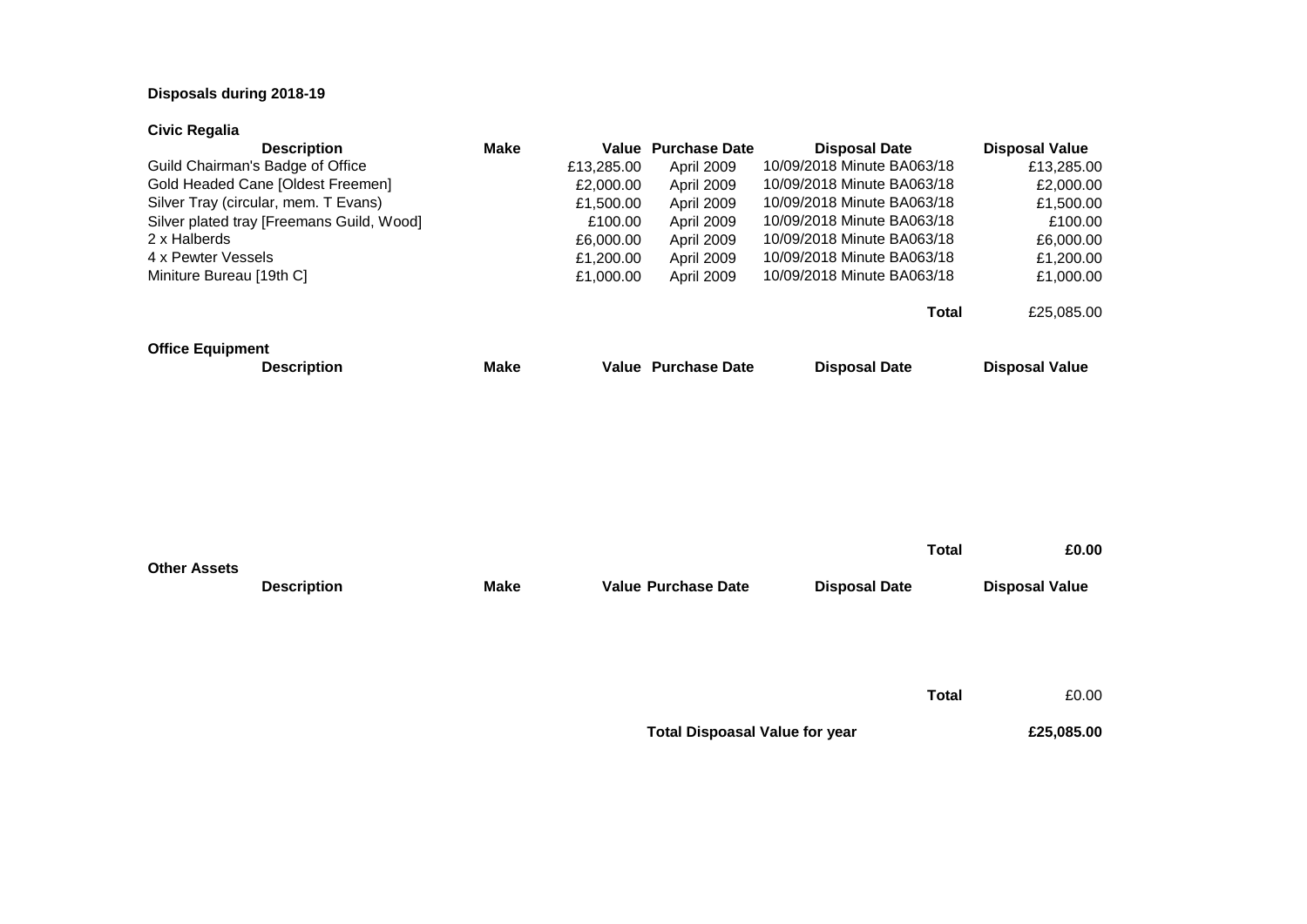## **Disposals during 2017-18**

## **Office Equipment**

| <b>Description</b>                               | Make                       | <b>Value Purchase Date</b>            | <b>Disposal Date</b> | <b>Disposal Value</b> |
|--------------------------------------------------|----------------------------|---------------------------------------|----------------------|-----------------------|
| Photocopier                                      | Ricoh MPC 2000             | £3,455.00 October 2012                | October 2017         | £3,455.00             |
| Laptop 1                                         | Acer                       | £505.00 September 2008                | December 2017        | £505.00               |
| Printer 1                                        | <b>HP Laserjet Printer</b> | £606.00 September 2008                | December 2017        | £606.00               |
| Printer <sub>2</sub>                             |                            | £60.00 April 2010                     | December 2017        | £60.00                |
| Printer 3                                        |                            | £60.00 April 2010                     | December 2017        | £60.00                |
| Server                                           | <b>Hewlett Packard</b>     | £1,400.00 November 2011               | December 2017        | £1,400.00             |
| Server associated items                          | various                    | £884.00 November 2011                 | December 2017        | £884.00               |
| phone $\times$ 3                                 | BT polycom VVX 300         | £330.60 September 2015                | December 2017        | £330.60               |
| Sound Recording Equipment                        | Zoom                       | £162.00 July 2014                     | December 2017        | £162.00               |
|                                                  |                            |                                       | Total                | £7,462.60             |
| Other Assets                                     |                            |                                       |                      |                       |
| <b>Description</b>                               | <b>Make</b>                | <b>Value Purchase Date</b>            | <b>Disposal Date</b> | <b>Disposal Value</b> |
| Hubble [x3 @313]                                 | <b>Blachere</b>            | £939.00 October 2011                  | <b>Nov 17</b>        | £939.00               |
| Items incorrectly included due to low unit value |                            |                                       |                      |                       |
| X-mas Lights -Multi coloured static x12          | <b>TCL</b>                 | £366.00 October 2016                  |                      | £366.00               |
| X-mas Lights -Multi function white x3            | <b>TCL</b>                 | £116.00 October 2016                  |                      | £116.00               |
|                                                  |                            | Correction for incorrect value        |                      | 547.00                |
|                                                  |                            | <b>Total Dispoasal Value for year</b> |                      | £9,430.60             |